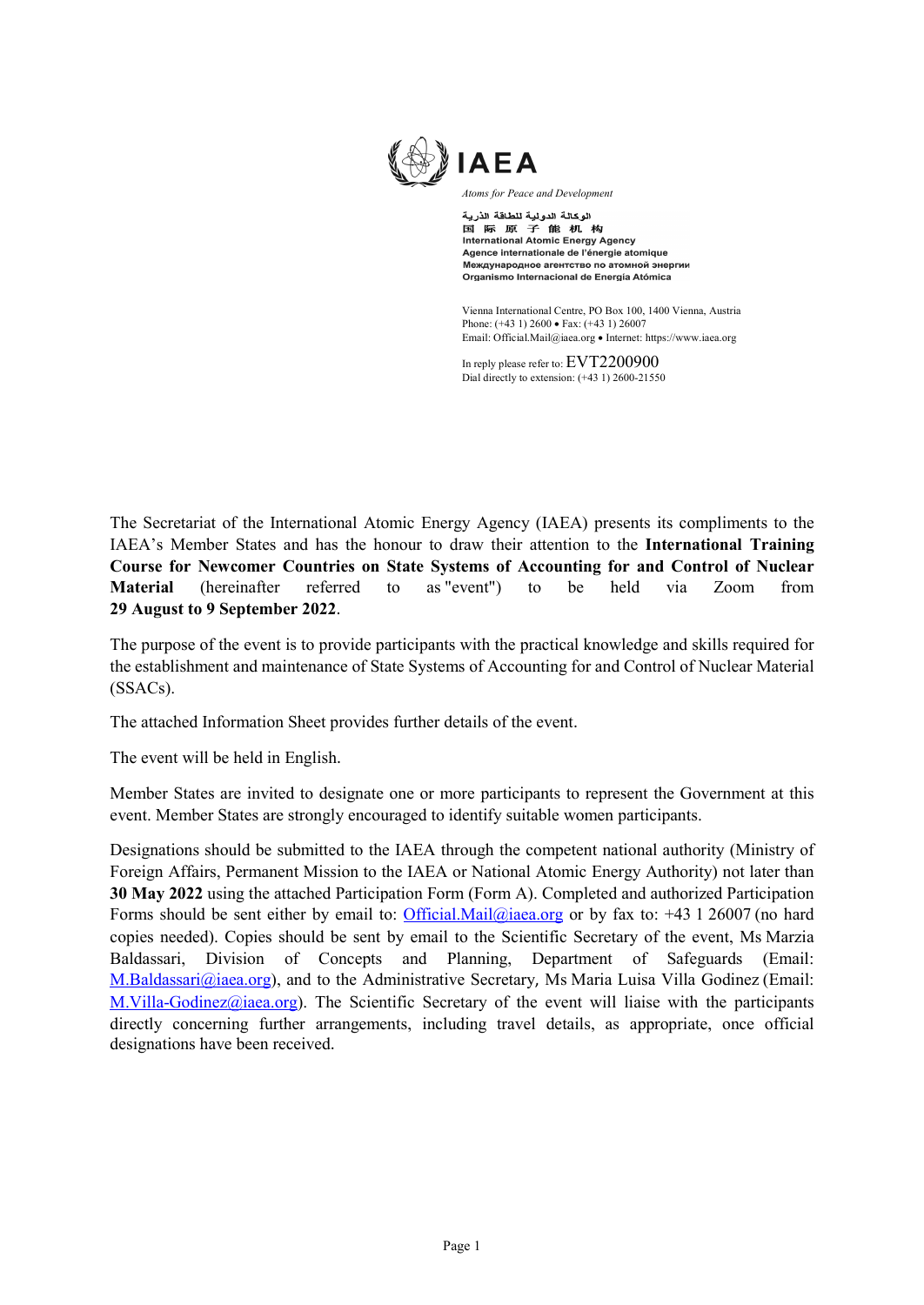The IAEA takes no responsibility for, and the provider of the virtual meeting services has represented and warranted that the Services shall not contain, and that no end user shall receive from the software used to hold the virtual meeting, any virus, worm, trap door, back door, timer, clock, counter or other limiting routine, instruction or design, or other malicious, illicit or similar unrequested code, including surveillance software or routines which may, or is designed to, permit access by any person, or on its own, to erase, or otherwise harm or modify any data or any system, server, facility or other infrastructure of any end user (collectively, a "Disabling Code").

The Secretariat of the International Atomic Energy Agency avails itself of this opportunity to renew to the IAEA's Member States the assurances of its highest consideration.



2022-04-20

Enclosures: Information Sheet

Participation Form (Form A)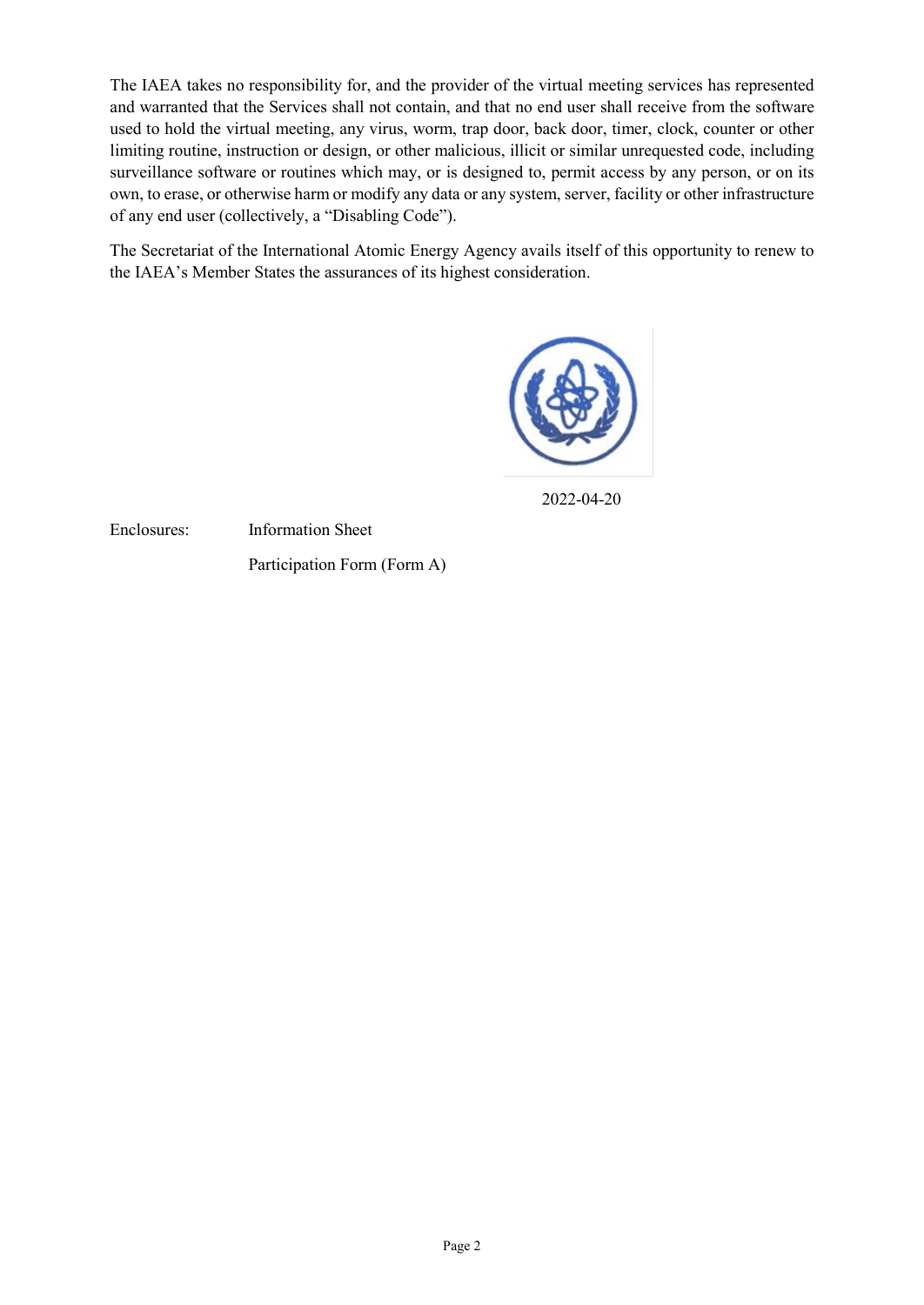

# **International Training Course for Newcomer Countries on State Systems of Accounting for and Control of Nuclear Material**

**29 August - 9 September 2022**

**Ref. No.: EVT2200900**

## **Information Sheet**

### **Introduction**

The course is open to 25 participants from States in all regions with Safeguards Agreements and protocols in force that consider introducing or expanding nuclear power programmes.

### **Objectives**

The purpose of the course is to promote the peaceful use of nuclear energy under the international non-proliferation regime. It will provide participants with a basic understanding of the non-proliferation regime and with practical knowledge and skills required for safeguards implementation by national State Systems of Accounting for and Control of nuclear material (SSACs).

After completing this course, participants should be able to:

- Describe the safeguards obligations associated with the introduction of nuclear power;
- Describe the key safeguards-related activities of the State authority and the NPP owner/operator during project development, construction and commissioning;
- Plan the development or enhancement of State safeguards infrastructure for a nuclear power programme, drawing on international experience and resources as needed.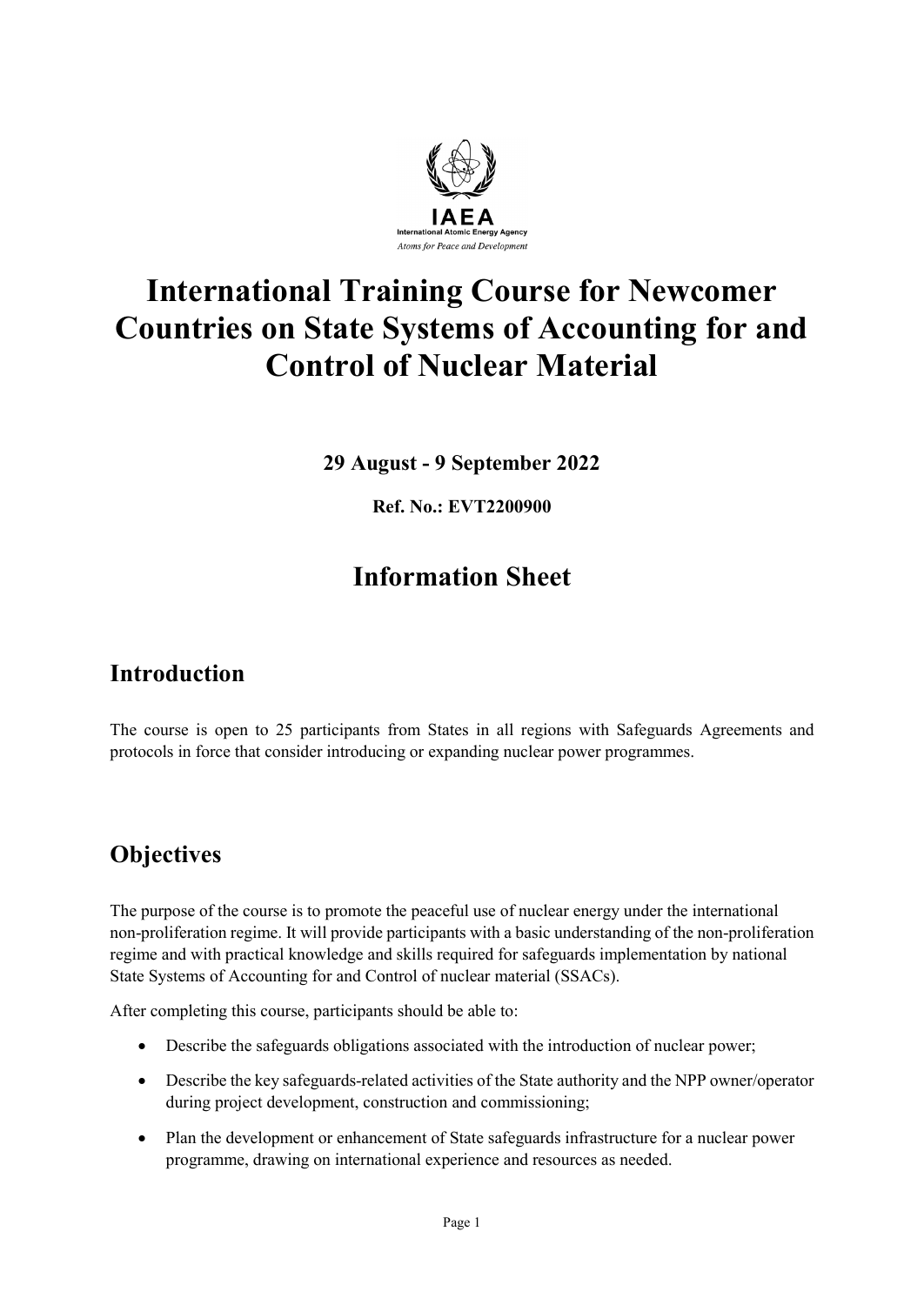#### **Target Audience**

This course is principally for advisers, managers and specialists in government, industry and regulatory bodies in Member States interested in introducing or expanding nuclear power programmes. It may be of particular interest to individuals responsible for safeguards implementation at both State and project/facility levels. All participants should have basic knowledge of the Treaty on the Non-Proliferation of Nuclear Weapons, the Comprehensive Safeguards Agreement (INFCIRC/153 (Corrected)) and the Additional Protocol (INFCIRC/540 (Corrected)). To receive maximum benefit from the course, participants should be, or expect to be, employed in safeguards, nuclear materials accountancy, or in import/export of nuclear material in their home States. There should be reasonable assurance that, on their return, they will be engaged in work, which is related to the design, establishment, management, maintenance or strengthening of the national system of accounting for and control of nuclear material. Member States are strongly encouraged to identify suitable female participants.

### **Working Language(s)**

English

### **Participation and Registration**

All persons wishing to participate in the event have to be designated by an IAEA Member State or should be members of organizations that have been invited to attend.

In order to be designated by an IAEA Member State, participants are requested to send the **Participation Form (Form A)** to their competent national authority (e.g. Ministry of Foreign Affairs, Permanent Mission to the IAEA or National Atomic Energy Authority) for onward transmission to the IAEA by **30 May 2022**. Participants who are members of an organization invited to attend are requested to send the **Participation Form (Form A)** through their organization to the IAEA by above deadline.

Selected participants will be informed in due course on the procedures to be followed with regard to administrative and technical matters.

Participants are hereby informed that the personal data they submit will be processed in line with the [Agency's Personal Data and Privacy Policy](https://www.iaea.org/about/privacy-policy) and is collected solely for the purpose(s) of reviewing and assessing the application and to complete logistical arrangements where required. Further information can be found in the [Data Processing Notice](https://nucleus.iaea.org/sites/intouchplushelp/Documents/itp_dpn.pdf) concerning IAEA InTouch+ platform.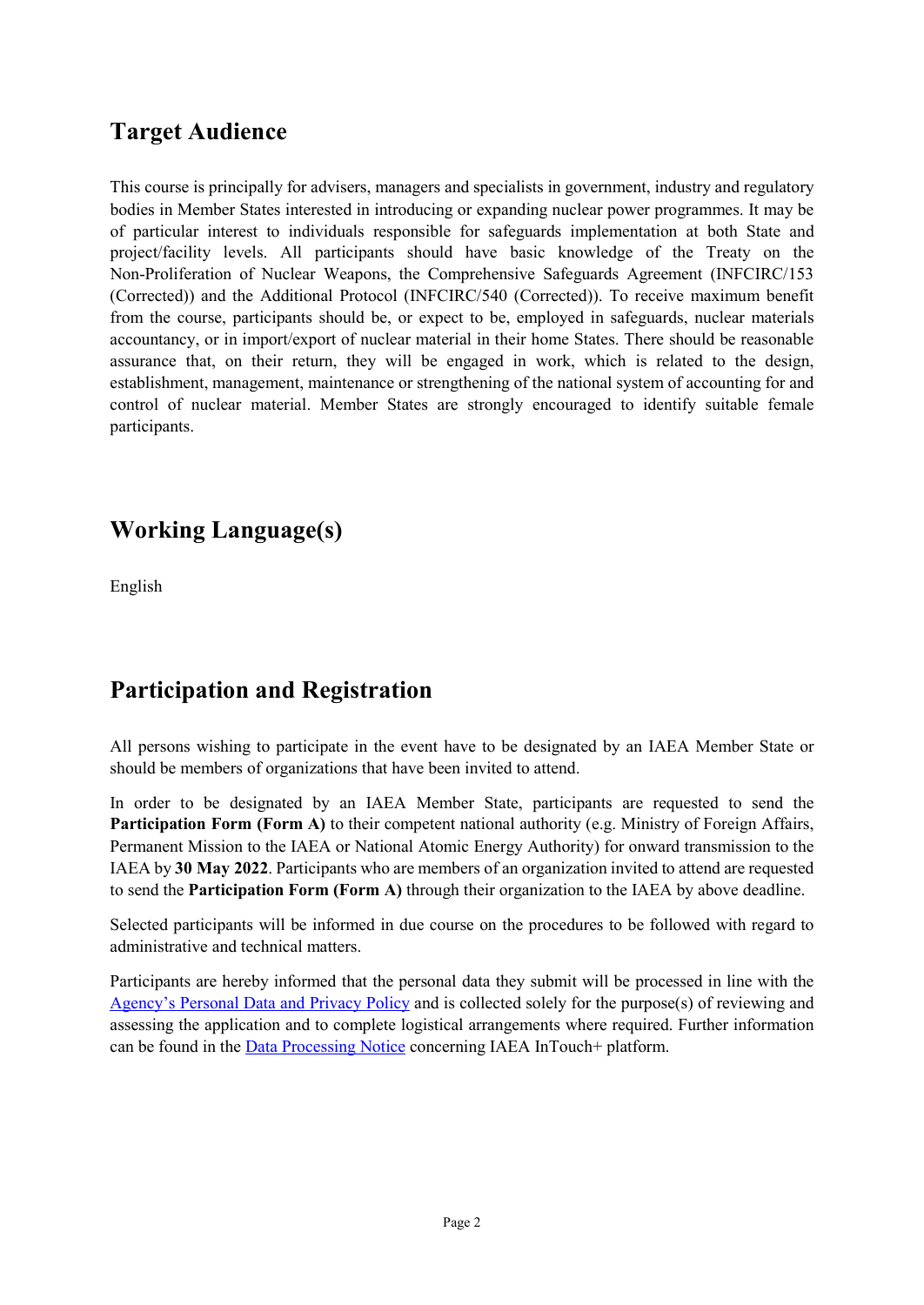#### **Additional Information**

Due to continued travel restrictions, this course will be held online. Participants will require robust internet connectivity and are strongly encouraged to use a laptop or desktop computer, a microphone and a headset. The classroom sessions will be held via Zoom and participants will be requested to install that application prior to the start of the course.

### **Organization**

#### **Scientific Secretary**

#### **Ms Marzia Baldassari**

Division of Concepts and Planning Department of Safeguards International Atomic Energy Agency Vienna International Centre PO Box 100 1400 VIENNA AUSTRIA

Tel.: +43 1 2600 21550 Fax: +43 1 26007 Email: M.Baldassari@iaea.org

#### **Co-Scientific Secretary**

**Mr Sean Peterman Dunlop** Division of Concepts and Planning Department of Safeguards International Atomic Energy Agency Vienna International Centre PO Box 100 1400 VIENNA AUSTRIA

Tel.: +43 1 2600 26291 Fax: +43 1 26007 Email: **S.Dunlop@iaea.org**